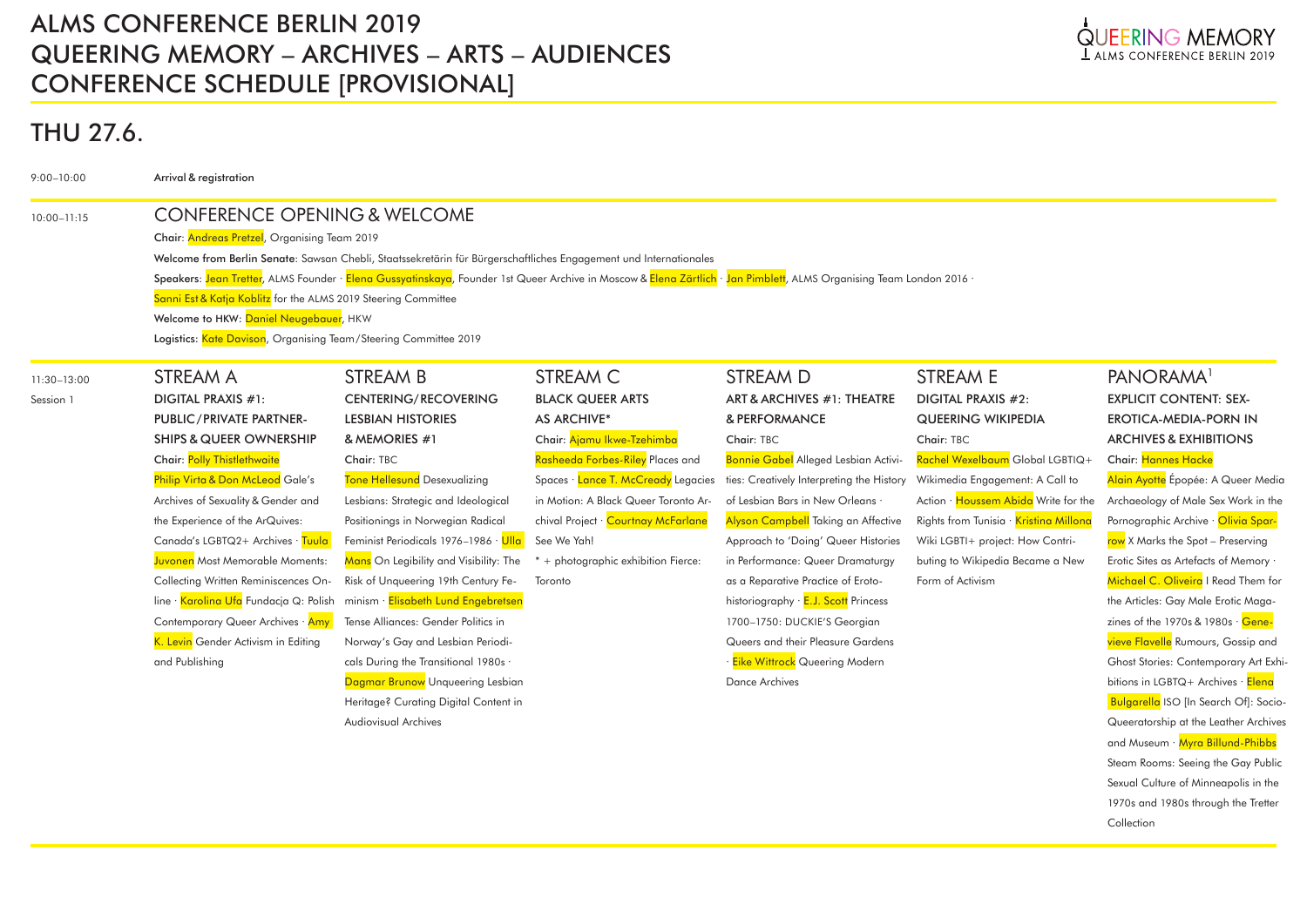| 14:30-16:00<br>Session 2 | STREAM A<br><b>MIGRATION &amp; DIASPORA</b><br>Chair: Benno Gammer<br>Alfred Russo [with Maryna Shevtsova]                                                                                                                                                                                                                                                                                                                                                                                            | <b>STREAM B</b><br><b>CENTERING/RECOVERING</b><br><b>LESBIAN HISTORIES</b><br>& MEMORIES #2                                                                                                                                                                                                                                                                                                                                                                                                                                                         | STREAM C<br><b>QUEER &amp; TRANS ELDERS:</b><br>MEMORIES, COLLECTIONS<br>& LIBRARIES                                                                                                                                                                                                                                                                                                                                                                                                          | <b>STREAM D</b><br>ART & ARCHIVES #2: CREATING<br><b>EXHIBITIONS WITHIN AND</b><br><b>FROM OUR COLLECTIONs</b>                                                                                                                                                                                                                                                                                                                                                                               | <b>STREAM E</b><br><b>LOST &amp; SALVAGED</b><br><b>ARCHIVES &amp; LETTERS: DISAS-</b><br><b>TERS, DISCOVERIES &amp; RESCUES</b>                                                                                                                                                                                                                                                                                                                                                                                                                                 | CAFÉ GLOBAL <sup>2</sup><br>Chair: TBC<br>Jessica C. Neal & Micha Broadnax<br>Stories of Our Familiar: A Queered                                                                                                                                                                                                                                                                                                                                                                                                                                                                         |
|--------------------------|-------------------------------------------------------------------------------------------------------------------------------------------------------------------------------------------------------------------------------------------------------------------------------------------------------------------------------------------------------------------------------------------------------------------------------------------------------------------------------------------------------|-----------------------------------------------------------------------------------------------------------------------------------------------------------------------------------------------------------------------------------------------------------------------------------------------------------------------------------------------------------------------------------------------------------------------------------------------------------------------------------------------------------------------------------------------------|-----------------------------------------------------------------------------------------------------------------------------------------------------------------------------------------------------------------------------------------------------------------------------------------------------------------------------------------------------------------------------------------------------------------------------------------------------------------------------------------------|----------------------------------------------------------------------------------------------------------------------------------------------------------------------------------------------------------------------------------------------------------------------------------------------------------------------------------------------------------------------------------------------------------------------------------------------------------------------------------------------|------------------------------------------------------------------------------------------------------------------------------------------------------------------------------------------------------------------------------------------------------------------------------------------------------------------------------------------------------------------------------------------------------------------------------------------------------------------------------------------------------------------------------------------------------------------|------------------------------------------------------------------------------------------------------------------------------------------------------------------------------------------------------------------------------------------------------------------------------------------------------------------------------------------------------------------------------------------------------------------------------------------------------------------------------------------------------------------------------------------------------------------------------------------|
|                          | Drawing as Remembrance: Comics<br>as Means of Representing Queer<br>Migrants' Experiences · Shaan Knan<br>'This is Me' Queer Migrant & Traveller<br>Memories: The Rainbow Pilgrims<br>Project · Elsi Hyttinen Nordic Queer<br>Migration: Flows of People and Ideas<br>from Finland to Sweden and Iceland<br>to Denmark                                                                                                                                                                                | Chair: TBC<br>Magdalena Staroszczyk <sup>1</sup> No one<br>talked about it': The Paradox of Les-<br>bian Identity in pre-1989 Poland and<br>Absence in Archives · Margit Hauser<br>Making Lesbians Visible: Traces of<br>a Debate in Documents on the New<br>Women's Movement and the Policies<br>of Women's Archives in the German--<br>speaking World · Maria Bühner<br>Queering the Stasi, or What We Can<br>Learn about Lesbians While Reading<br>the Records of the State Security Ser-<br>vice of the Former German Democra-<br>tic Republic  | Chair: Daniel Baranowski<br>Harrison Apple 'I want to come out<br>looking glamorous one more time':<br>the Pittsburgh Queer History Project<br>Yen-Jen Chen Re-constructing Queer<br>History in Taiwan: The Memorial Iden-<br>tity of Gay Elders Communities in<br>Cyberspace · Jennifer Evans & Ben-<br>ny Nemerofsky Ramsay A Touch<br>Across Time: Queer Ways into Queer<br>Libraries                                                                                                      | Chair: TBC<br>Sumitra Sunder So You Think You<br>Know the Closet? A Reading and Ref-<br>lection on Using Archival Material in<br>Queer Art Practice · Christiane Erhar-<br>ter Queer Stories: Artists Working with<br>Queer Histories/Herstories/Stories in<br>Former Socialist Countries · Angela<br><b>Bailey</b> Activating the Archive: Contem-<br>porary Artists and the Queer Archive .<br>Linda Chernis Archives Made Public:<br>The 'Kewpie: Daughter of District Six'<br>Exhibition | Chair: TBC<br>Olov Kriström Lone Heroes or Dura-<br>ble Communities? Reflections on the<br>Image of Queer History Workers .<br>Carolyn D'Cruz The Lesbian Herstory<br>Archives' Letter from Radclyffe Hall:<br>Making Sense of Stephen in the Well<br>of Loneliness for Today's Alphabet<br>Soup · John Tubera Salvaging Mem-<br>ory after the Malibu Fires · Runar<br>Jordåen 'I of course take for granted,<br>that this, like my other letters, will be<br>burned': Queer Memory and Loss in<br>Norway                                                        | Imagination of Archives · Juliana<br>Moreira Streva Addressing Neoco-<br>Ionial Othering · Edna Bonhomme<br>Defying Surveillance: Queering Arab<br>and Afrofuturisms · Sarah-Joy Ford<br>Queering Suffrage: A Quilted Strategy<br>for Making Lesbian Lives Visible<br>Aaron McIntosh Archive Fever: Soft<br>Stories Bear Witness · Zoltán Csehy<br>Collecting Poems: LGBTIQ Antholo-<br>gies as Archives of Taste and Self-Re-<br>presentation · Pawel Leszkowicz The<br>Art of Queer Memory: The Artistic and<br>Curatorial Strategies to Commemo-<br>rate LGBTQ Past in Eastern Europe |
| 17:00-18:30<br>Session 3 | PUBLIC MUSEUMS & THE 'IN-<br>VISIBLE' QUEER COMMUNITY<br>Chair: Jan Pimblett<br><b>Íris Ellenberger</b> The Rainbow Thread:<br>A Queer Guide through the National<br>Museum of Iceland · Klaus Mueller<br>The Invisible Visitor: Museums and<br>the LGBTI Community · Judith Finlay<br>From Saints and Scholars to Bondage<br>Collars at the National Museum<br>of Ireland · Pia Laskar Unstraight<br>Research in Museums: Queering<br>Museums' Permanent Exhibitions and<br><b>Building Networks</b> | <b>CENTERING/RECOVERING</b><br><b>LESBIAN HISTORIES</b><br>& MEMORIES #3<br>Chair: Daniel Baranowski<br>Lourdes Torres Multicultural Lesbian<br>Coalition-building in Chicago, 1990s<br>to 2000s: How Do We Tell These<br>Stories? · Julia Nitschke & Eva Busch<br>'EMANZENEXPRESS: An Intergene-<br>rational Room of Remembrance for<br>Feminist History in Bochum · Friederi-<br>ke Mehl The Potentials and Pitfalls of<br>Digitization for Feminist Oral History·<br>Lena Kühn 'Peaceful Revolution'? Les-<br>bian/Feminist Perspectives on 1989 | <b>ERASURE &amp; INCLUSIVITY</b><br><b>IN ARCHIVAL &amp; HISTORICAL</b><br><b>PRACTICE</b><br>Chair: TBC<br><b>Albert McLeod &amp; Brett Lougheed</b><br>Two-Spirit Rising: Overcoming the<br>Archival Erasure of the Two-Spirit Peo-<br>ple of Canada · Yener Bayramoglu<br>Queer Voices and Archives in Istanbul<br>and Berlin <sup>,</sup> Dotan Brom & Yoav Za-<br>ritsky Living Archives: On Inclusivity<br>and Ethics in Queer Oral History Pro-<br>jects [Haifa Queer History Project] | <b>CENTRAL &amp; EASTERN EUROPE</b><br>#1: POLITICAL CHALLENGES/<br><b>DIGITAL STRATEGIES</b><br>Chair: Tomasz Basiuk<br>Maria Brock A Quiet Revolution?<br>Queering Russian Media Histories<br>Renee Dixson Developing a Digital<br>Archive of LGBTIQ Migration Oral<br>Histories · Katerina Suverina Quee-<br>ring the Body: Emergence of the Past<br>that Did Not Exist                                                                                                                   | <b>COLLECTIVE ACTIVIST</b><br><b>ARCHIVES IN MOTION</b><br>Chair: TBC<br><mark>Tonči K Batalić</mark> [in]visible traces of a<br>history · Goffredo Polizzi & AG Arfini<br>CRAAAZI Archives: A Repertoire of<br>Practices to Make Stories out of the<br>Transfeminist Movements While They<br>are Happening · Jas Rault & T.L. Co-<br>wan The Active Social Life of Queer<br>Archives: Making Metadata for Me-<br>mories; Intimating Intramedial Intima-<br>cies; Processing Paradox Performance<br>and Promiscuity; Collecting Collective<br>Contextual Consent | <b>PERFORMANCE</b><br>Recovering Doubt: A Documentary's<br><b>Staged Deceptions by Polly Thistle-</b><br>thwaite & Liz Snyder                                                                                                                                                                                                                                                                                                                                                                                                                                                            |
| 18:30-20:00              | Dinner break                                                                                                                                                                                                                                                                                                                                                                                                                                                                                          |                                                                                                                                                                                                                                                                                                                                                                                                                                                                                                                                                     |                                                                                                                                                                                                                                                                                                                                                                                                                                                                                               |                                                                                                                                                                                                                                                                                                                                                                                                                                                                                              |                                                                                                                                                                                                                                                                                                                                                                                                                                                                                                                                                                  |                                                                                                                                                                                                                                                                                                                                                                                                                                                                                                                                                                                          |

20:00–21:30

THEATRE PLAY Einstein of Sex: A revue about the right to love whomever you want, Livingstones Kabinet Copenhagen [English with German subtitles]

2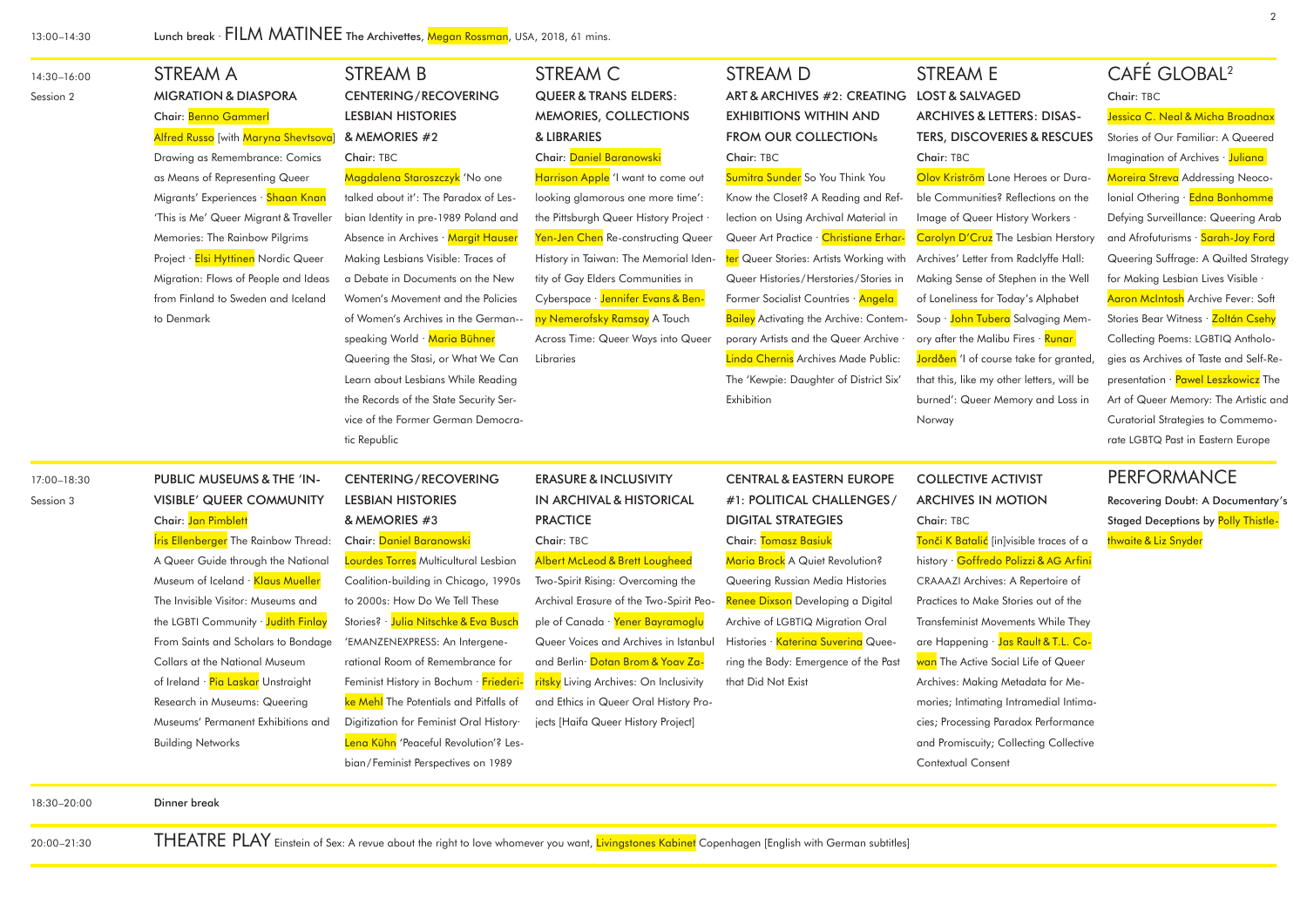# FRI 28.6.

10:00–11:30 Session 1 STREAM A DIGITAL PRAXIS #3: INTERNET & WEB-BASED COLLECTION MANAGEMENT Chair: TBC **Richard Keeble** Opening Up to the World: Moving to a Web-Based Collection Management System · Berry **Feith** Challenges in Digitizing and Making the IHLIA Collection Accessible on the Internet · Sabine Balke Estremadoyro The Digital Geman Women's Archive [DDF] from Analogue to Digital: Saving Feminist Movement History · Carina Klugbauer & Hannes Hacke QueerSearch: A Joint Online Portal for LGBTIQ\* Archives in the German-speaking **Countries** STREAM B CENTRAL & EASTERN EUROPE #2: SOVIET & POST-SOVIET SUBJECTIVITIES Chair: Karl-Heinz Steinle Ineta Lipša Self-Censorship and Documenting the Self: Diary of a Soviet Latvian Gay Man, 1906–1996 · Kārliš Vērdiņš & Jāniš Ozoliņš Queer Subjectivity and Archive: The Case of Interwar Latvian Gay Men · Viktoriya **Sukovata** Queer Bodies in the Soviet and Contemporary Ukrainian Popular **Culture** STREAM C TRANS FOCUS #1: ACTIVATING THE TRANSNATIONAL TRANS ARCHIVE Chair: TBC **Eliza Steinbock** Activating the Archive: European Transgender Heritage in Transition · Jannat Ali & Omer Mubbasher Dissenting Voices of Trans Artists in Pakistan · Esra Özban & Esma Akyel From Lubunya Magazine to Pink Life Youtube Channel: A Look at Trans Media in Ankara · Aaron Devor It's All About Relationships: The Founding and Growth of the Transgender Archives STREAM D VIDEO AS A METHOD OF ARCHIVAL SELF-DOCUMEN-TATION Chair: TBC Dagmar Schultz The 'Audre Lorde in Berlin Online Journey/Reise': A Project of Archival Activism · Veronica **McKenzie** Whose Beloved Community? BAME LGBTQ+ Contribution to UK LGBTQ History · Suzette Robichon & Nicole Fernandez Ferrer Who's Afraid of the Amazons? Lesbian Images and Sounds: Videoactivism from the Seventies to the Present · Hongwei **Bao** Queering Women's Histories and Articulating Transnational Activisms STREAM E THE AUSTRALIAN LESBIAN & GAY ARCHIVES: REFLECTIONS ON OUR FIRST & NEXT 40 YEARS Chair: Graham Willett Nick Henderson, Clare O'Hanlon and **Timothy Jones** Roundtable Panel of Current ALGA Committee Members PANORAMA Chair: Klaus Mueller

### 11:30–13:00 Lunch break · FILM MATINEE we Are Here: LesBiTrans in China, Shi Tou & Jing Zhao, China, 2015, 58 mins.

13:00–14:30

Session 2

PAST – HISTORIANS AS ARCHIVAL DETECTIVES Chair: TBC Felipe Caro The Importance of a Radical Queer History: Unearthing the Homosexual Liberation Movement in Colombia · Ásta Kristín Benediktsdóttir Hidden Women? Searching for and Distributing Sources on Women's Queer Sexualities in a Small Community in Iceland · <mark>Ramy Khouili</mark> Article 230: A History of the Criminalization of Homosexuality in Tunisia · Judit Takács Decriminalization of Homosexuality in Hungary in the Light of Recently Discovered Archive Records

UNEARTHING THE 'HIDDEN' DIGITAL PRAXIS #4: QUEER ARCHIVAL PRESENCES ONLINE Chair: TBC Connie van Gils Creating An Online Presentation of the History of Gay & Lesbian Nightlife by Using Ephemera · Raimund Wolfert, Christine Olderdissen, Sigrid Grajek & Martina Minette Dreier In Memory of Eva Siewert: A Website Exploring New

> Avenues of Memorialisation · Michelle Schwartz & Constance Compton LGLC.ca: Taking a Gay Liberation Chronology Online

TRANS FOCUS #2: TRANS-QUEERING PUBLIC MUSEUMS & MEMORIES Chair: TBC

**AC Panella** Scars Make the Body More Interesting: Trans\* Collective · Yutaka Kubo Excavating the Untouched Memories: Challenges of Displaying Homoerotic Collections at the Tsubouchi Memorial Theatre Museum · **B Cam**minga What's Private about Private Parts? Archives, Opacity, Tabloids and Transgender Lives On and Off the African Continent

SOUNDS & SILENCES: AUDIO, TEXT & DISABILITY IN QUEER & TRANS COLLECTIONS Chair: Benno Gammerl Eva Isaksson The Silent Lesbian Activist · Jemina Lindholm & Aapo

<mark>Raudaskoski</mark> Asking Questions and Refusing Answers: Queer/Crip Guided Tours in The Finnish Museum of Photography · Steven Dryden The Transhistorical: National Collections

and Gender Non-conformity

PRACTICE MAKES PERFECT: PUBLIC OUTREACH & QUEER HISTORY MONTHS Chair: TBC

**Mirjam Sneeuwloper** The Power of Cooperation to Make Queer Histories a Permanent Feature at the Amsterdam City Museum · Tom Furber Reimagining the Archive Through LGBT+ Memory at the London Metropolitan Archives · Péter Hanzli & Sándor Nagy Háttér Archives: The Oldest East European LGBT+ Archive and LGBT History Month in Hungary · Aning Falasca & Giuseppina Lettieri Quee-

ARCHIVAL GEOGRAPHIES: DOCUMENTING QUEER LIVES WITHIN/BEYOND CITIES **Alison Oram & Matt Cook** Queer Beyond London: Making Queer Place and Community in Leeds and Brighton · Pia Singer & Christoph Gürich 'München sucht seine LGBTI\*-Geschichte': Munich City Museum's Collection Appeal · Jonathan Dorey Bounded Memories and Fractured Communities in Queer Montréal · Scott R. Cowan Queer Roots: Preserving the LGBTQ2+ Past and Present in a Rural Ontario County · Beth Asbury Out in Oxford: An LGBTQ+ Trail of the University's Collections · Marek Sancho Höhne & Clara Woopen We are here! L, G and T\* Stories in Mecklenburg-Western Pomerania

## CAFÉ GLOBAL

Chair: Hannes Hacke

**Victoria Munro** Preservation and Reinterpretation of LGBTQ History at The Alice Austen House Museum Sean Curran The Historic House as a Queer Haven · Skye Chirape 'Paivapo', Beyond Gender and Sexuality in Africa · Daniel Rogers Against Death: Robert Ariss, Queer Ephemera and the Sydney AIDS Community · Ralf Marsault Bringing Bastille, Against All …: The Bastille Archives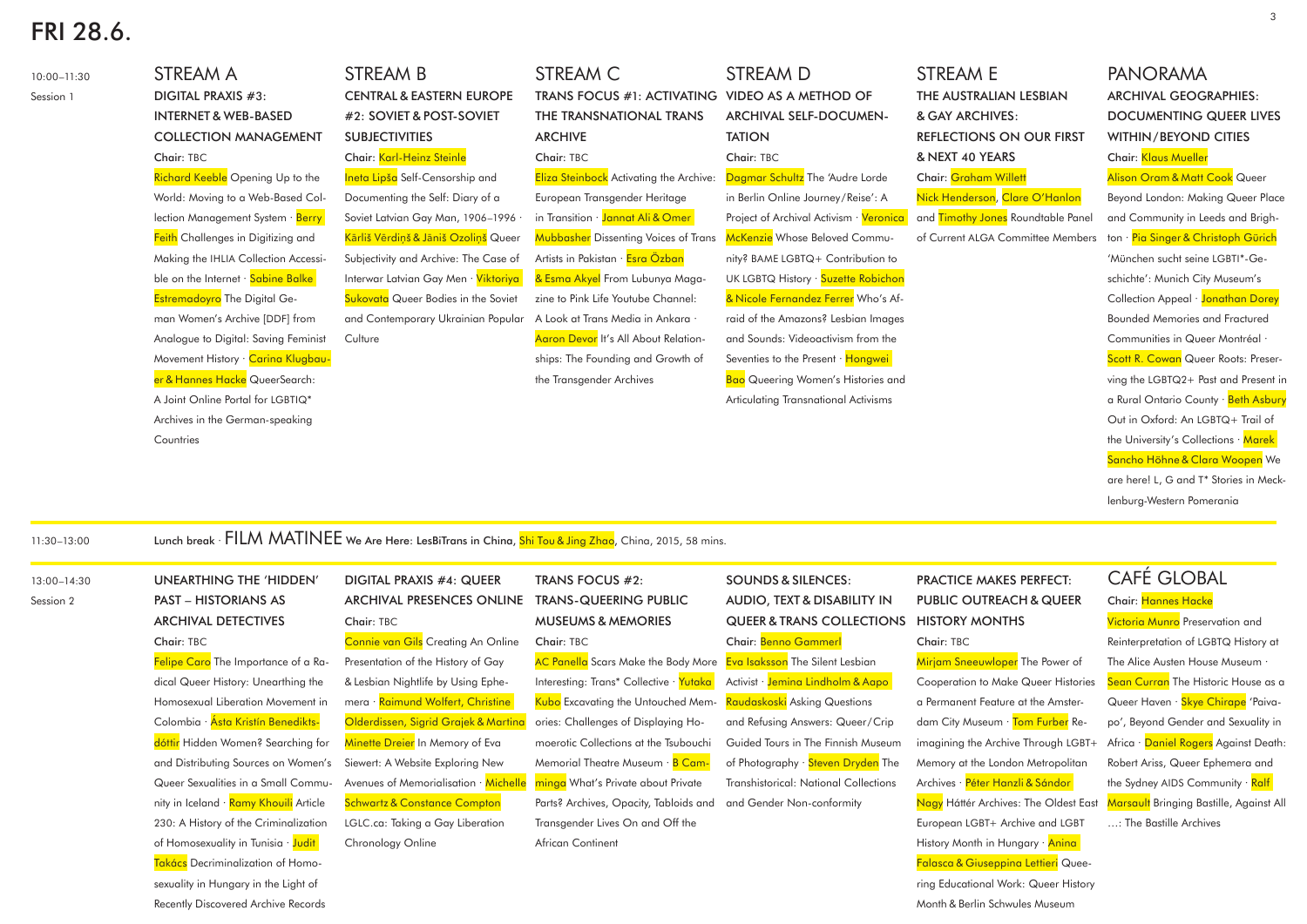14:30–16:00

FILM MATINEE Katha Vachak [Storyteller], Deepak Srinivasan, India, 2019, 23 mins.

| 16:00-17:30<br>Session 3 | STREAM A<br>YOUTH EXHIBITIONS & SEX<br><b>EDUCATION</b><br>Chair: TBC<br><b>Chloe Cooper</b> [with Melany Rose]<br>Queering Sex Education at the British<br>Museum · Jen Grove Transformations:<br>Co-Producing a Youth-led Exhibition<br>on Gender Identity and Sexual Sci-<br>ence · Mason Culkin Sexuality With-<br>out the Sex: Exhibiting Queer History<br>for Children · Andrea Günther 'Let's<br>Talk About Sex!' Gender and Sexual<br>Diversity in Art at the State Museums | STREAM B<br><b>CHANGING OUR NAMES</b><br>& DIVERSIFYING OUR<br><b>COLLECTIONS</b><br>Chair: Nick Henderson<br>Raegan Swanson The ArQuives:<br>Changing Our Name to Meet Our<br>Mandate, a New Chapter to our His-<br>tory · Joseph R. Hawkins Reaching<br>Out: Diversifying ONE's Collections<br>· Lois Stone After the Anniversary:<br>How Momentum from Anniversary<br>Events Can be Harnessed to Further<br>Inclusivity | STREAM C<br><b>DIGITAL ARCHIVES OF THE</b><br><b>MOVING IMAGE</b><br>Chair: TBC<br>Anna Linder To Move On To: The<br>Swedish Archive for Queer Moving<br>Images [SAQMI] · Thirumalai Jaya-<br>shree & Niruj Mohan Ramanujam<br>Queer Archive as a Site of Activism:<br>The Queer Archive for Memory,<br>Reflection and Activism in Bangalore,<br>India [QAMRA] · Ana Opalić & Zrinka<br>Kolarić L'Egzistencija: Recording the<br>Personal Stories of Lesbian Existence | STREAM D<br><b>QUEER WORKERS: LABOUR</b><br><b>MUSEUMS &amp; QUEER MEMORY</b><br>Chair: TBC<br>Leena Ahonen Queer and Labour<br>Museum: Odd or Perfect Match?<br>· Geraldine Fela Uncovering the<br>Unpalatable: Reconsidering Austra-<br>lia's Public Health Response to HIV<br>and AIDS · Rebecca Hale Class in<br>LGBTQ+ Stories: Queering Lower<br>Class Collections in Museums and the<br>Process in Telling Their Stories | STREAM E<br>ART & ARCHIVES #3: ART AS<br><b>ARCHIVAL PRESERVATION</b><br>Chair: TBC<br>E.G. Crichton OUT/LOOK & the Birth<br>of the Queer · James Bell Postcards<br>from the Past: Archives, Art and Ac-<br>tivism at Glasgow Women's Library<br><b>Bob Davis</b> Glamour, Drag and Death:<br>Two Community Archives Preserve Art<br>for the AIDS Crisis · Daniel J. Sander<br>& Branden Wallace A Queer Art Mu-<br>seum Collection: Exhibiting and Archi-<br>ving with the Leslie-Lohman Museum | <b>FILMMAKERS'</b><br><b>DISCUSSION PANEL</b><br><b>DOCUMENTARIES AS &amp; ABOUT</b><br><b>QUEER DOCUMENTATION</b><br>Chair: Hongwei Bao<br>Ingrid Ryberg An Army of Lovers:<br>Queer Self-presentation in Swedish<br>Film History · Paul Detwiler Visuali-<br>zing Memory: Queer Films as Artistic<br>Activism [San Diego's Gay Bar Histo-<br>ry] <sup>.</sup> Deepak Srinavasan Katha Vachak<br>[Storyteller]: Revisiting Narratives of<br>South Asian Mythology to Renegotiate<br>Plural Public Selves |  |
|--------------------------|-------------------------------------------------------------------------------------------------------------------------------------------------------------------------------------------------------------------------------------------------------------------------------------------------------------------------------------------------------------------------------------------------------------------------------------------------------------------------------------|----------------------------------------------------------------------------------------------------------------------------------------------------------------------------------------------------------------------------------------------------------------------------------------------------------------------------------------------------------------------------------------------------------------------------|------------------------------------------------------------------------------------------------------------------------------------------------------------------------------------------------------------------------------------------------------------------------------------------------------------------------------------------------------------------------------------------------------------------------------------------------------------------------|---------------------------------------------------------------------------------------------------------------------------------------------------------------------------------------------------------------------------------------------------------------------------------------------------------------------------------------------------------------------------------------------------------------------------------|--------------------------------------------------------------------------------------------------------------------------------------------------------------------------------------------------------------------------------------------------------------------------------------------------------------------------------------------------------------------------------------------------------------------------------------------------------------------------------------------------|-----------------------------------------------------------------------------------------------------------------------------------------------------------------------------------------------------------------------------------------------------------------------------------------------------------------------------------------------------------------------------------------------------------------------------------------------------------------------------------------------------------|--|
|                          | of Berlin                                                                                                                                                                                                                                                                                                                                                                                                                                                                           |                                                                                                                                                                                                                                                                                                                                                                                                                            | in Croatia                                                                                                                                                                                                                                                                                                                                                                                                                                                             |                                                                                                                                                                                                                                                                                                                                                                                                                                 |                                                                                                                                                                                                                                                                                                                                                                                                                                                                                                  |                                                                                                                                                                                                                                                                                                                                                                                                                                                                                                           |  |
| 17:30-19:00              |                                                                                                                                                                                                                                                                                                                                                                                                                                                                                     | Dinner break · PERFORMANCE Forty years out and counting, Rose Collis - Music & Storytelling                                                                                                                                                                                                                                                                                                                                |                                                                                                                                                                                                                                                                                                                                                                                                                                                                        |                                                                                                                                                                                                                                                                                                                                                                                                                                 |                                                                                                                                                                                                                                                                                                                                                                                                                                                                                                  |                                                                                                                                                                                                                                                                                                                                                                                                                                                                                                           |  |
| 19:00-22:30              | <b>DOCUMENTARY FILM NIGHT</b><br>Chair: Klaus Mueller, Salzburg Global LGBT Forum<br>Section 1 [65 mins.]<br>Slay [Cha Roque, Philippines, 2017, 14 mins., Filipino with English subtitles]<br>Lam [Bao-Chau Nguyen, Vietnam, 2018, 13 mins., Vietnamese with English subtitles]<br>After Images [Karol Radziszewski, Poland, 2018, 15 mins.]<br>24 Anhalter [Paul Detwiler, USA, 2013, 5 mins.]<br>Family is  [Klaus Mueller, Germany, 2017, 17 mins.]                             |                                                                                                                                                                                                                                                                                                                                                                                                                            |                                                                                                                                                                                                                                                                                                                                                                                                                                                                        |                                                                                                                                                                                                                                                                                                                                                                                                                                 |                                                                                                                                                                                                                                                                                                                                                                                                                                                                                                  |                                                                                                                                                                                                                                                                                                                                                                                                                                                                                                           |  |

### Section 2 [110 mins.]

20:15–20:30 Break

En armé av älskande/An Army of Lovers [<mark>Ingrid Ryberg</mark>, Sweden, 2018, 72 mins.] Die Sammlung Eberhardt Brucks: Eine Sammlung des Schwulen Museums, Berlin [<mark>Kevin Wrench & Andrew Franks</mark>, London/Berlin 2011 [English version, Berlin 2012], 20 mins.] Blue Boy [<mark>Manuel Abramovich</mark>, Argentina/Germany, 2019, 19 mins., Winner – Silver Bear @ Berlinale]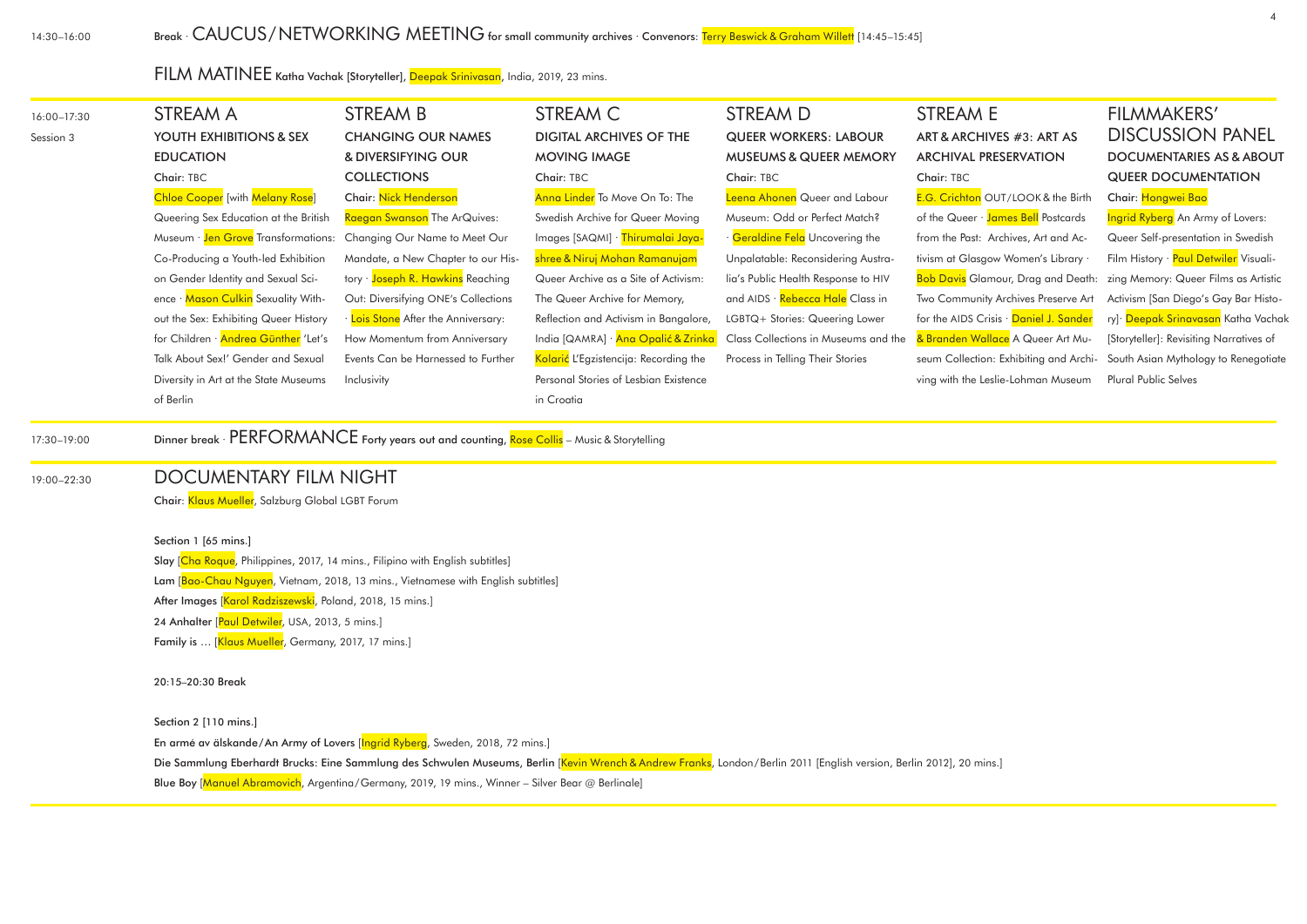# SAT 29.6.

| 10:00-11:30<br>Session 1 | STREAM A<br>QUEER ARCHIVES AS CENTRES<br>OF VISIBILITY<br>Chair: TBC<br>Miguel Alonso Hernández Victoria<br>Archives and Diverse Memories: Res-<br>cuing Our History with Pride at Mexi-<br>co's Archivos y Memorias Diversas .<br><b>Research Group of the MSD Personal</b><br>Archives in the LGBTIQ+ World: New<br>Description Approaches at the Muse-<br>um of Sexual Diversity in São Paulo ·<br>Jan Feddersen [with Christine Haer-<br>del E2H: A Centre for Queer Culture<br>in the Heart of Berlin | <b>STREAM B</b><br>YOUTH ARCHIVAL FU-<br><b>TURES: STRATEGIES, PRIORI-</b><br><b>TIES &amp; CONCERNS FOR</b><br>YOUNGER LGBTQIA+<br><b>ARCHIVISTS</b><br>Chair: Brenda Marston<br>Talia Meer & Alex Müller Comics and<br>Podcasts by and for Queer African<br>Youth: Creative Methods for Con-<br>temporary Queer Archives · Zakiya<br>Collier "Seeking a Now that Can<br><b>Breed Futures": Creative Approaches</b><br>to Self-Preservation for QTPOC+<br>Memory Workers · Nicole Verdes<br>Representing Young Queer Voices:<br>Queer Zines and the Power Behind<br>Autobiographical Memory Work | STREAM C<br>DIGITAL PRAXIS #5:QUEERING<br><b>CATALOGUES</b><br>Chair: TBC<br><mark>Tuan Nguyen</mark> Straight-washing of<br>Archival Titles: Cultural Sensitivi-<br>ty or Censorship? · Jack van der<br>Wel & Walter Walker The Abridged<br>Homosaurus: A Supplement to<br>Existing Retrieval Systems · Alex Leigh<br>Rethinking Digital Archive Design for<br>Queer Visibility                                                                                                                              | STREAM D<br>TRANS FOCUS #3:TRANS & IN-<br><b>TERSEX AUTOBIOGRAPHIES AS</b><br><b>ARCHIVES</b><br>Chair: TBC<br><b>Esther C. Suwannanon They Should</b><br>Be Seen and Heard: Retrieving<br>Memory of a Trans Child through<br>Re-reading My Elementary School<br>Notebooks · Jayrôme C. Robinet<br>Genre Trouble: Trans Memoirs as<br>Queer Archives · Marie-Louise Holm<br>Lived Lives, Livable Lives: Reconfigu-<br>ring Queer Approaches and Analytical<br>Strategies in Reading and Articulating<br>Intersexed and Trans Autobiographies | <b>STREAM E</b><br><b>DRAWING ON FANTASTIC</b><br><b>MEMORIES</b><br>Chair: TBC<br>Hoang Tan Nguyen My Fantasy<br>Gay Asian Male Body circa 1994 ·<br>Juana María Rodríguez Capturing<br>Memories: Sexual Archives and Queer<br>Documentation Practices · Julian<br><b>Carter</b> Transing the Archive: Touching<br><b>Fantasy across Genderations</b>                                                                                                                                                                                            | <b>PANORAMA</b><br><b>SCIENCE, MEDICINE</b><br>& NATURAL HISTORY: QUEE-<br><b>RING SCIENTIFIC ALMS</b><br>Chair: Jen Grove<br>Kate Davison Power Flip: Examining<br>the Psychiatric Establishment via the<br>Personal Archive of a Bisexual Homo-<br>sexual Aversion Therapist · Virgil B/G<br>Taylor Zero Patience: Queer Models<br>for Natural History · Ellie Armstrong<br>Queer in STEM? Scientific Identity,<br>Queer Identity and the Museum .<br>Anahí Farji Neer Transvestism and<br>Transsexuality in the Argentinean Me-<br>dical Journals [1971-1982] · Douglas<br>Pretsell The 'Invisible' Trove: Re-quee-<br>ring the Karl Heinrich Ulrichs Archive |
|--------------------------|------------------------------------------------------------------------------------------------------------------------------------------------------------------------------------------------------------------------------------------------------------------------------------------------------------------------------------------------------------------------------------------------------------------------------------------------------------------------------------------------------------|---------------------------------------------------------------------------------------------------------------------------------------------------------------------------------------------------------------------------------------------------------------------------------------------------------------------------------------------------------------------------------------------------------------------------------------------------------------------------------------------------------------------------------------------------------------------------------------------------|---------------------------------------------------------------------------------------------------------------------------------------------------------------------------------------------------------------------------------------------------------------------------------------------------------------------------------------------------------------------------------------------------------------------------------------------------------------------------------------------------------------|----------------------------------------------------------------------------------------------------------------------------------------------------------------------------------------------------------------------------------------------------------------------------------------------------------------------------------------------------------------------------------------------------------------------------------------------------------------------------------------------------------------------------------------------|---------------------------------------------------------------------------------------------------------------------------------------------------------------------------------------------------------------------------------------------------------------------------------------------------------------------------------------------------------------------------------------------------------------------------------------------------------------------------------------------------------------------------------------------------|------------------------------------------------------------------------------------------------------------------------------------------------------------------------------------------------------------------------------------------------------------------------------------------------------------------------------------------------------------------------------------------------------------------------------------------------------------------------------------------------------------------------------------------------------------------------------------------------------------------------------------------------------------------|
| 11:30-13:00              |                                                                                                                                                                                                                                                                                                                                                                                                                                                                                                            | Lunch break · FILM MATINEE San Diego's Gay Bar History, Paul Detwiler, USA, 2018, 56 mins. · AUDIOPIECE Lavender Songs by <i>Irène Mélix</i>                                                                                                                                                                                                                                                                                                                                                                                                                                                      |                                                                                                                                                                                                                                                                                                                                                                                                                                                                                                               |                                                                                                                                                                                                                                                                                                                                                                                                                                                                                                                                              |                                                                                                                                                                                                                                                                                                                                                                                                                                                                                                                                                   |                                                                                                                                                                                                                                                                                                                                                                                                                                                                                                                                                                                                                                                                  |
| 13:00-14:30<br>Session 2 | AIDS: LARGE-SCALE<br><b>COLLECTING PROJECTS</b><br>Chair: TBC<br>Manon S. Parry & Gerard Koskovich<br>[Re]Collections: Collecting and Inter-<br>preting the Material Culture of HIV<br>and AIDS · Corinna Gekeler & Liesa<br>Hellmann Collecting Aids History:<br>Queer Activism in an Institutional<br>Context · Ulrike Klöppel & Eugen<br>Januschke Under Construction: the<br>European HIV/AIDS Archive [EHAA]                                                                                          | <b>RECOVERING &amp; PRESERVING</b><br><b>QUEER MEMORIES IN</b><br><b>ECUADOR, COLUMBIA</b><br>& BRAZIL<br>Chair: TBC<br>Paulino Ramos Mecos Memories:<br>The Archive of Coccinelle · Michael<br>Andrés Forero Parra Museo Q:<br>Museum Activism as Memory Exercise<br>· <mark>Rita de Cássia Rodrigues</mark> The Right<br>to Memory and History as a Policy of<br>Reparation and Strategy of Inclusion<br>for the LGBTQI+ Populations                                                                                                                                                            | <b>QUEER ARCHIVES IN EDUCA-</b><br><b>TION &amp; RESEARCH</b><br>Chair: TBC<br>Marie Cartier & Angela Brinskele Stu-<br>dents in the Stacks: Building Capacity<br>Through Academic Service Learn-<br>ing Benno Gammerl [with Justin<br>Bengry Queer History @ Goldsmiths:<br>Archiving, Teaching and Researching<br>the Queer Past · Peter Edelberg &<br>Signe Bremer A Nordic Queer<br>Revolution: Formations of Nordic<br>Homophile, Queer and Trans-Activism<br>in Denmark, Norway and Sweden<br>1948-2018 | QUEERING POLITICAL<br>MEMORY: ANTIFASCISM,<br><b>LIBERALISM &amp; THE LEFT IN</b><br><b>QUEER ARCHIVES</b><br>Chair: TBC<br>Hans Tao-Ming Huang Queer Left<br>against Queer Liberalism: A Critique<br>of Neo-Coloniality in Post Martial<br>Law Taiwan · Franko Dota Queering<br>the Memory of an Unsung Yugo-<br>slav Antifascist Hero · Kristian T.<br>Petersen & Ole K. Jensen Bøssernes<br>Befrielses Front: Danish Gay Lib. A<br><b>True Story</b>                                                                                      | IN OUR OWN WORDS:<br><b>BISEXUAL &amp; HOMO &amp; QUEER</b><br><b>IDENTITY IN OLD AND NEW</b><br><b>ORAL HISTORY SOURCES</b><br>Chair: TBC<br>Jędrzej Burszta 'How to talk about<br>homosexuality, if it didn't exist?'<br>Studying Queer Narratives about<br>1970s Poland · Martha Robinson<br>Rhodes 'It wasn't so much changing<br>[my sexuality] as sort of activating it':<br>Multiple-gender-attraction, Bisexuality<br>and Oral History in Past and Present<br>· Jonathan D. Katz 'Pop art is queer':<br>The Previously Unheard Queer Con- | <b>CAFÉ GLOBAL</b><br>Chair: Anina Falasca<br>Lucas LaRochelle Queering The Map:<br>Co-Creating an Archive of Queer<br>Feeling · Dan Tsang Magnus Hirsch-<br>feld & Li Shiu-Tong in HK · Sebastien<br><b>Tremblay, Dorna Safaian &amp; Susanne</b><br>Regener Archiving Victimization: West<br>German and North American Queer<br>Vectors of Narration and Memory<br>since the 1970s · Krzysztof Zablocki<br>The Archives Collection of the Lamb-<br>da Warszawa Association, the Oldest<br>Polish LGBTQ Organization · Walter<br>Meyer Queering a Museum: Creating                                                                                              |

5

tent of Andy Warhol's 1964 Interview an LGBTQ+ Exhibit for the San Diego

History Center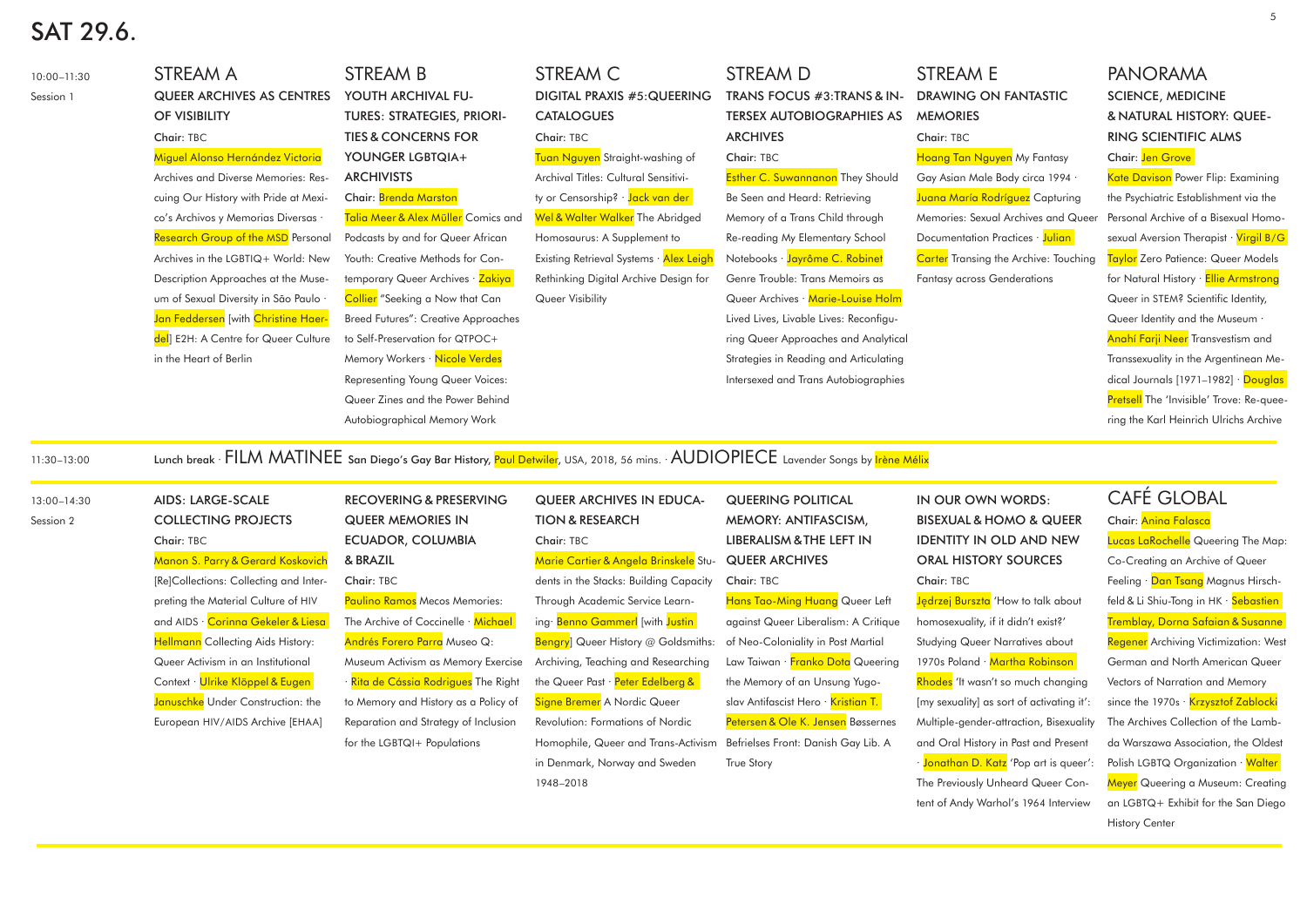14:30–16:00

## Break · QUEERING TOWN TWINNING Twin City Roundtable, Chair: Ben Miller, Board Member of SMU Berlin [14:45-15:45]

with participants from Beijing, Berlin, Budapest, Buenos Aires, Istanbul, London, Los Angeles, Mexico City, Moscow, Paris, Prague, Tokyo

FILM MATINEE [15:30 early start] Sao Paulo in Hi-Fi, Lufe Steffen, Brazil, 2016, 100 mins.

| 16:00-17:30 | STREAM A                         | STREAM B                                                                    | STREAM C                                                                     | STREAM D                                  | <b>STREAM E</b>                    | STREAM F                                |
|-------------|----------------------------------|-----------------------------------------------------------------------------|------------------------------------------------------------------------------|-------------------------------------------|------------------------------------|-----------------------------------------|
| Session 3   | FILM: Sao Paulo in Hi-Fi by Lufe | PRODUCTIVE INSTITUTIONAL                                                    | <b>VISUAL MEMORIES: QUEER</b>                                                | <b>CENTRAL &amp; EASTERN EUROPE</b>       | NEW QUEER COMMUNITY AR-            | <b>WHOSE COLLECTIONS? INTER-</b>        |
|             | Steffen, Brazil, 2016, 100 mins. | <b>PARTNERSHIPS</b>                                                         | PHOTOGRAPHIC OBSERVERS                                                       | #3: PRACTICES, RECOV-                     | <b>CHIVES AROUND THE GLOBE</b>     | SECTIONAL PERSPECTIVES                  |
|             |                                  | Chair: Angela Brinskele                                                     | OF THE 20TH CENTURY                                                          | <b>ERIES &amp; [IM]POSSIBILITIES</b>      | Chair: TBC                         | & CONUNDRUMS                            |
|             |                                  | Kelly Besser & Dalena Hunter Imagi-                                         | Chair: TBC                                                                   | Chair: TBC                                | André Murraças Queerquivo: A Por-  | Chair: TBC                              |
|             |                                  | ning Queerness: Archival Memories,                                          | Karl-Heinz Steinle A Day in the Life                                         | Tomasz Basiuk The Queer 1970s and         | tuguese Archive and a Conversation | Rita Pagvalen Beyond Queer: Quee-       |
|             |                                  | Community-based Collecting and Dis- of Eberhardt Brucks [1917-2008]: A      |                                                                              | Early 1980s in Poland as a Proto-Po-      | with the Past · Margaret Tamulonis | ring Finnish Archives and Museums       |
|             |                                  | sident Description · Orla Egan Out of Berlin Gay Life in the 20th Century · |                                                                              | litical Era: Evidence from Emerging       | Sharing and Queering Memory at     | from an Intersectional Perspective ·    |
|             |                                  |                                                                             | the Basement, Into the Light: The Cork Sary Zananiri Homosexuality, Biblical | Archives · Karol Radziszewski Queer       | the Vermont Queer Archives · Zihan | Ladislav Zikmund-Lender The Will to     |
|             |                                  | LGBT Archive · Stuart Frost & Pierrette                                     | Narrative and the Classical: Frank                                           | Archives Institute: Institution as an Art | Loo Queer Objects: An Archive for  | Preserve: Is Collecting Queer? · Birgit |
|             |                                  | Squires A Queer Cultural Partnership:                                       | Scholten Photographing Palestine .                                           | Practice · Valentina lancu Just a Dre-    | the Future                         | Bosold & Vera Hoffmann The Year of      |
|             |                                  | How LGBTQ Histories Can Enable                                              | <b>Judit Szabo</b> Photo Series Represen-                                    | am? The Museum of Queer Culture           |                                    | the Women* at Schwules Museum           |
|             |                                  | Museums to Engage with Commu-                                               | ting the Private Life and Civil Activity                                     | in Bucharest and the Challenge of         |                                    | Berlin: A Case Study of Power Dyna-     |
|             |                                  | nities                                                                      | of LGBTQ People in Hungary · Ruth                                            | Queering Memory in Romania · Elena        |                                    | mics within 'Queer' Politics of Memory  |
|             |                                  |                                                                             | Ramsden-Karelse Reading Kewpie's                                             | Gussyatinskaya & Elena Zärtlich The       |                                    |                                         |
|             |                                  |                                                                             | <b>District Six</b>                                                          | First Queer Archive in Moscow [Titel:     |                                    |                                         |
|             |                                  |                                                                             |                                                                              | tba]                                      |                                    |                                         |
|             | Dinner break                     |                                                                             |                                                                              |                                           |                                    |                                         |
|             |                                  |                                                                             |                                                                              |                                           |                                    |                                         |
| 17:30-19:00 |                                  | CLOSING EVENT: EVENING PODIUM - 'QUEERING MEMORY, DEFENDING THE FUTURE'     |                                                                              |                                           |                                    |                                         |

Chairs: Kate Davison & Benno Gammerl, Organising Team/Steering Committee 2019

19:00–21:00

### CLOSING EVENT: EVENING PODIUM – 'QUEERING MEMORY, DEFENDING THE FUTURE'

Pia Laskar, Swedish National Historical Museums · <mark>Jonathan D. Katz</mark>, Harvey Milk Institute & State University of New York · Judit Takacz, Centre for Social Sciences, Hungarian Academy of Sciences · <mark>Aaron Devor</mark>, Transgen

ves & Chair in Transgender Studies, University of Victoria, Canada · Ira Rodulgina, Archival activist from Moscow/Oxford University

### **GLOSSARY**

<sup>1</sup> The PANORAMA stream is a three-part moderated series of thematically grouped short presentations. Five to seven presenters will deliver 5-minute 'TED' style talks, followed by joint and small-group audience discussion.

<sup>2</sup> CAFÉ GLOBAL is a three-part series of sessions giving up to eight presenters an opportunity to discuss their projects in direct, unstructured conversations with individuals or small groups, rather than presenting a tra